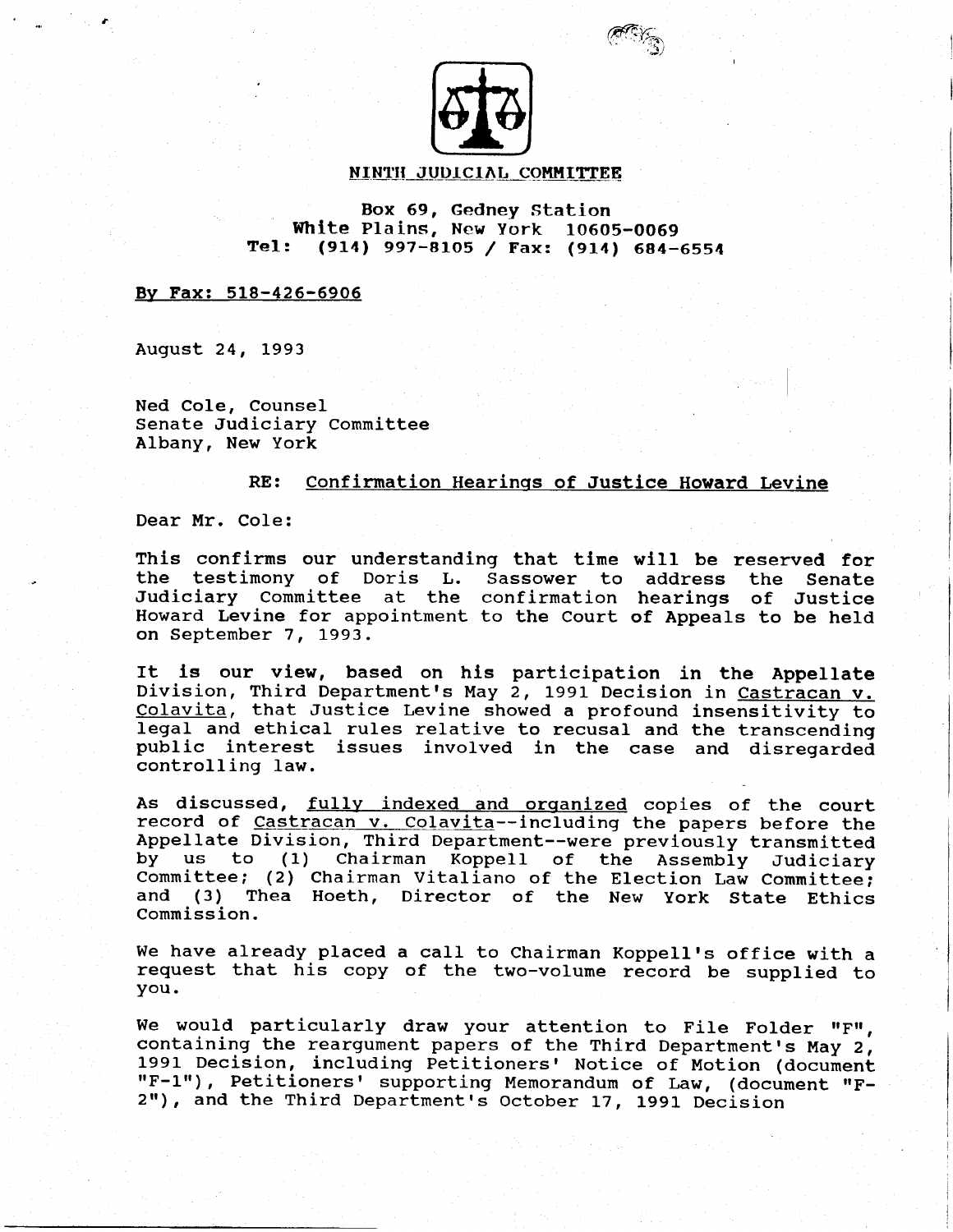Mr. Ned Cole 2018 Page Two 2018 August 24, 1993

S <mark>⊜</mark>

 $\begin{bmatrix} 1 \\ 1 \\ 1 \end{bmatrix}$ (document "F-14"), which denied the Petitioners' motion for reargument, as well as their alternative request for leave to appeal to the Court of Appeals.

We would also draw your attention to File Folder "A", containing three letters of Doris Sassower to Governor Cuomo relative to the Castracan v. Colavita case and its companion case, Sady v.<br>Murphy. You will note that Doris Sassower's October 24, 1991 letter (document "A-1") specifically called upon the Governor to requisition the court records of those cases and appoint a special prosecutor to investigate the clear evidence of the politicization of our judiciary established by those and other cases.

Until you receive the record from chairman Koppell, we enclose a copy of our Memorandum to the Court of Appeals (document "G-8")<br>summarizing the pertinent issues as presented following the Third Department's May 2, 1991 Decision in Castracan. Said Memorandum<br>was part of Petitioners' submission before the Third Department (Ex. "B" to document "F-9") in support of their request that the<br>Appellate Division at least grant leave to appeal to the Court of<br>Appeals. As shown by the Third Department's October 17, 1991<br>Decision (document "F-14"). J Decision (document  $\mathbf{u}_F - 14 \mathbf{u}$ ), Justice Levine concurred in the denial of said request.

For your further information, a copy of Doris Sassower's listing in Martindale-Hubbell's Law Directory is enclosed. She is a Fellow of the American Bar Foundation and was the first woman<br>ever appointed to serve on the Judicial Selection Committee of the New York State Bar Association--on which she served from<br>1972-1980, evaluating every candidate for the Appellate Division, Court of Appeals, and Court of Claims during that period.

Yours for a quality judiciary,

Elena RussBoot

ELENA RUTH SASSOWER Coordinator, Ninth Judicial Committee

Enclosures: 11 pages

Chairman Koppell, Assembly Judiciary Committee Chairman Vitaliano, Election Law Committee Thea Hoeth, Director, New york state Ethics commission  $cc:$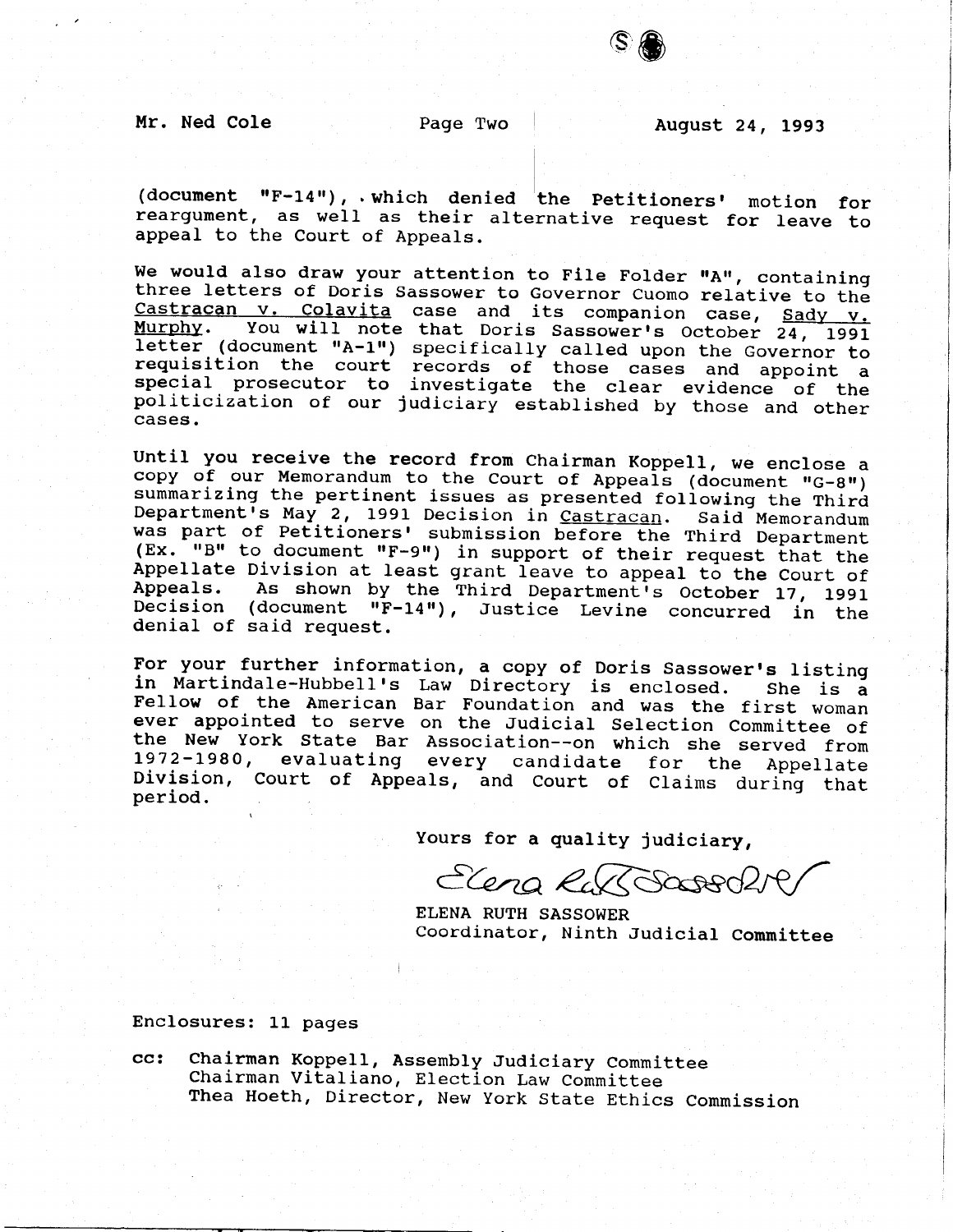# APPELLANTS' MEMORANDUM<br>IN SUPPORT OF SUBJECT MATTER JURISDICTION AS OF RIGHT

**SG** 

TO: New York State Court of Appeals

RE: Castracan v. Colavita

DATE: August 1, L991

At the outset, it must be noted that this case was denied its rightful preference by the Appellate Division, Third Department. That preference should have been granted under the Election Law, as well as under the Appellate Division's own rules ("Appeals in election cases shall be given preference", Rules of the Third Department, sec. 900.16). The explicit statutory direction is that Election Law proceedings:

> "...shall have preference over all other<br>causes <u>in all courts</u>". (Election Law, Sec. causes in all courts". 15.115) (emphasis added)

Appellants, therefore, invoke such mandated right of preference to obtain an expedited review by this court. Expedited review is particularly critical in light of the fact that the third phase of the subject three-year cross-endorsements barter contract is being implenented in the November 1991 elections.

Appellants will contend on their proposed appeal that denial of the mandated preference by the Appellate Division was manifest error, representing an unwarranted frustration of the legislative will and impermissible infringement of constitutional voting rights, which the aforesaid provision of the Election Law was specifically intended to protect.

 $\mathbf{1}$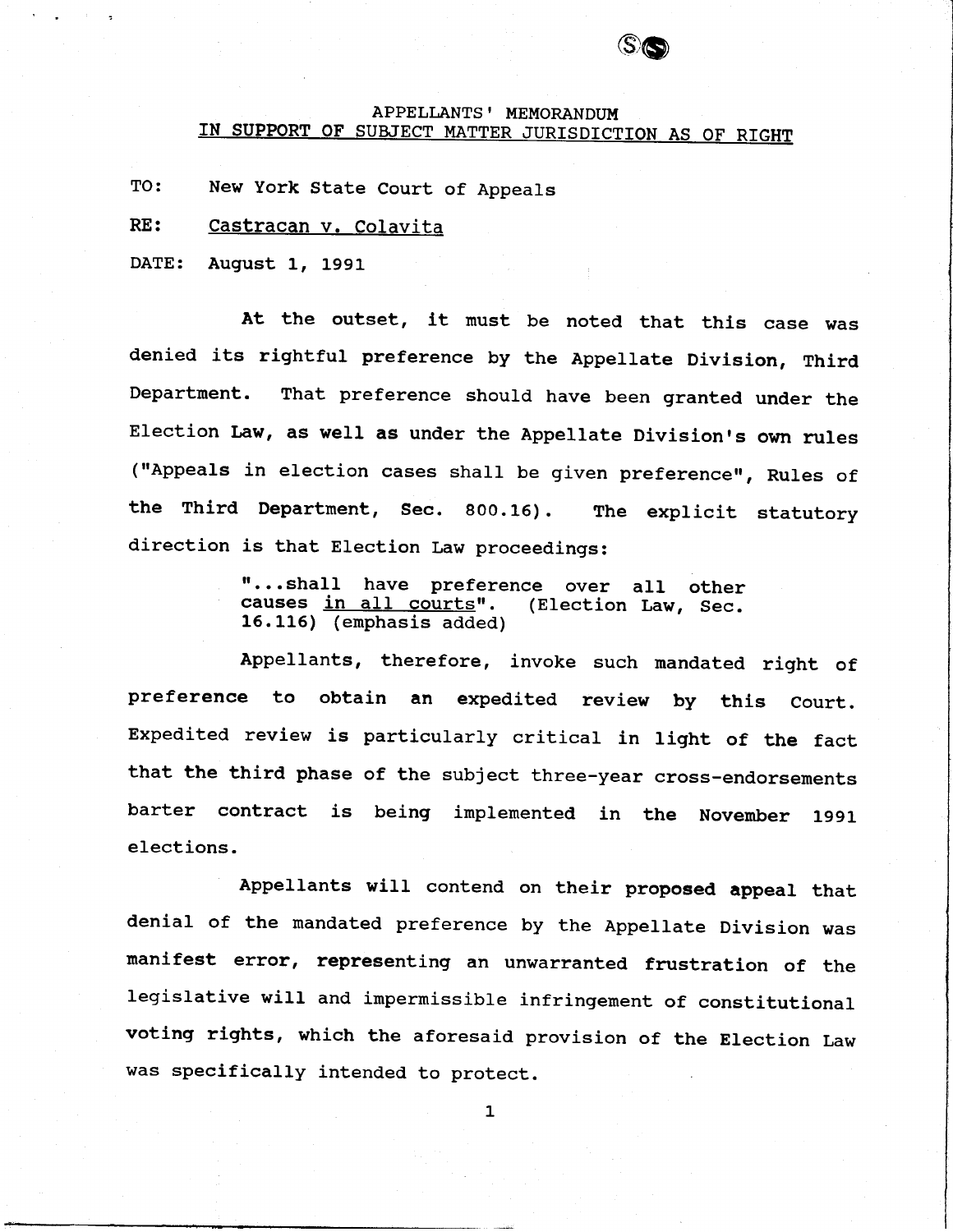

The proposed appeal involves questions which are novel, of public importance, and which require interpretation of prior decisions of this Court and of the Appellate Division in other cases.

Appellants' Petition (R. 16-17, 22-23) specifically alleges that under the New York State Constitution, the people are given the right to elect their Supreme Court judges, and that a certain cross-endorsements contract entered into between party Ieaders and their judicial nominees was in contravention of that constitutional mandate and of the state's Election Law designed to safeguard it.

The pivotal, profound and far-reaching issues requiring adjudication by the Court of Appeals are, inter alia:

(1) whether the major party cross-endorsements bartering contract at issue violates the state and federal constitutions and the Election Law by guaranteeing uncontested elections of Supreme Court judges and a Surrogate judge. Appellants contend that such contract, expressed in resolution form  $(R. 52-54)$ , effectively destroyed the electorate's right to choose their judges by a meaningful vote between competing candidates and that it further unlawfully impinged upon the constitutionallymandated independence of the judiciary by requiring acceptance of cross-endorsement as the price of nomination. Also at issue is the constitutional validity of a contracted-for commitment by the judicial nominees for

 $\overline{2}$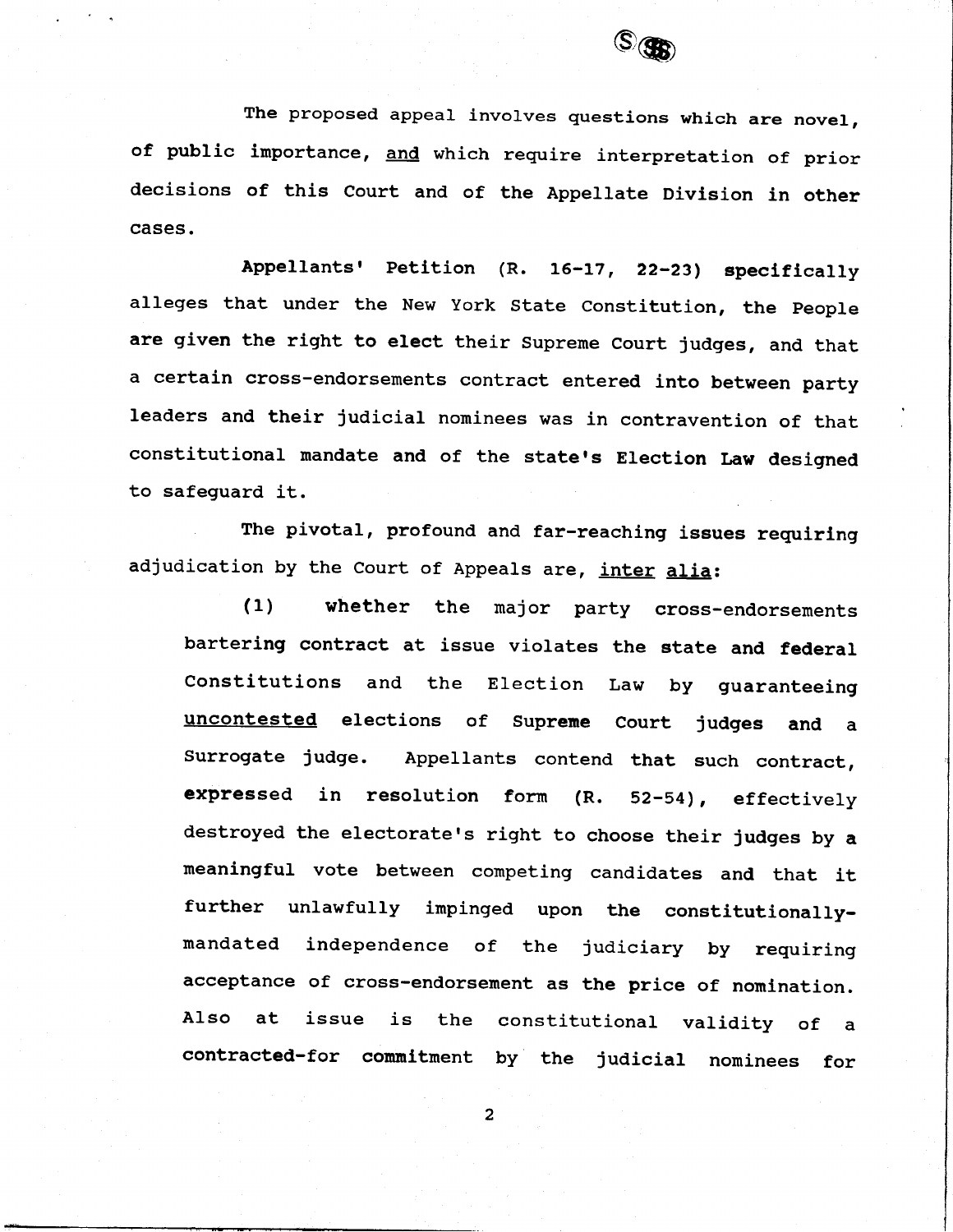

early resignations to create new judicial vacancies<sup>1</sup> and a pledge to split patronage after consultation with the political leaders of both parties<sup>2</sup>.

(2) whether the Appellate Division's failure to address these critical issues gives rise to "an appearance of impropriety" in that three members of the appellate panel which rendered the Decision, including the presiding justice<sup>3</sup>, were, themselves products of cross-endorsement arrangements. Such "appearance of impropriety" is magnified by:

> (a) the failure of the three crossendorsed members of the appellate panel to disqualify themselves<sup>4</sup> or even to disclose their own cross-endorsements;

> (b) the Appellate Division's rendition of a dismissal on procedural

1 See, inter alia, Appellants' Reply Brief, Exhibits "A- $1$ ", "A- $2$ " theret

2 Such commitment and pledge by Respondent judici<br>nominees, including sitting judges, runs afoul of the Code Judic nominees, including sitting judges, runs afoul of the Code of<br>Judicial Conduct, Canon 7, 1.B.(c) "A candidate, including an<br>incumbent judge, for a judicial office ...." should not make incumbent judge, for a judicial office ...." should not make<br>pledges or promises of conduct in office other than the faithful and impartial performance of the duties of the office...", as well as of the Rules of the Chief Administrator of the Court, Secs. 100.1; 100.2; 100.3(b)(4).

<sup>3</sup> Presiding Justice Mahoney was triple cross-endorsed by the Republican, Democratic, and Conservative parties.

<sup>4</sup> Disqualification is called for under paragraph C(1) of<br>the Code of Judicial Conduct "in a proceeding in which his<br>impartiality might reasonably be questioned"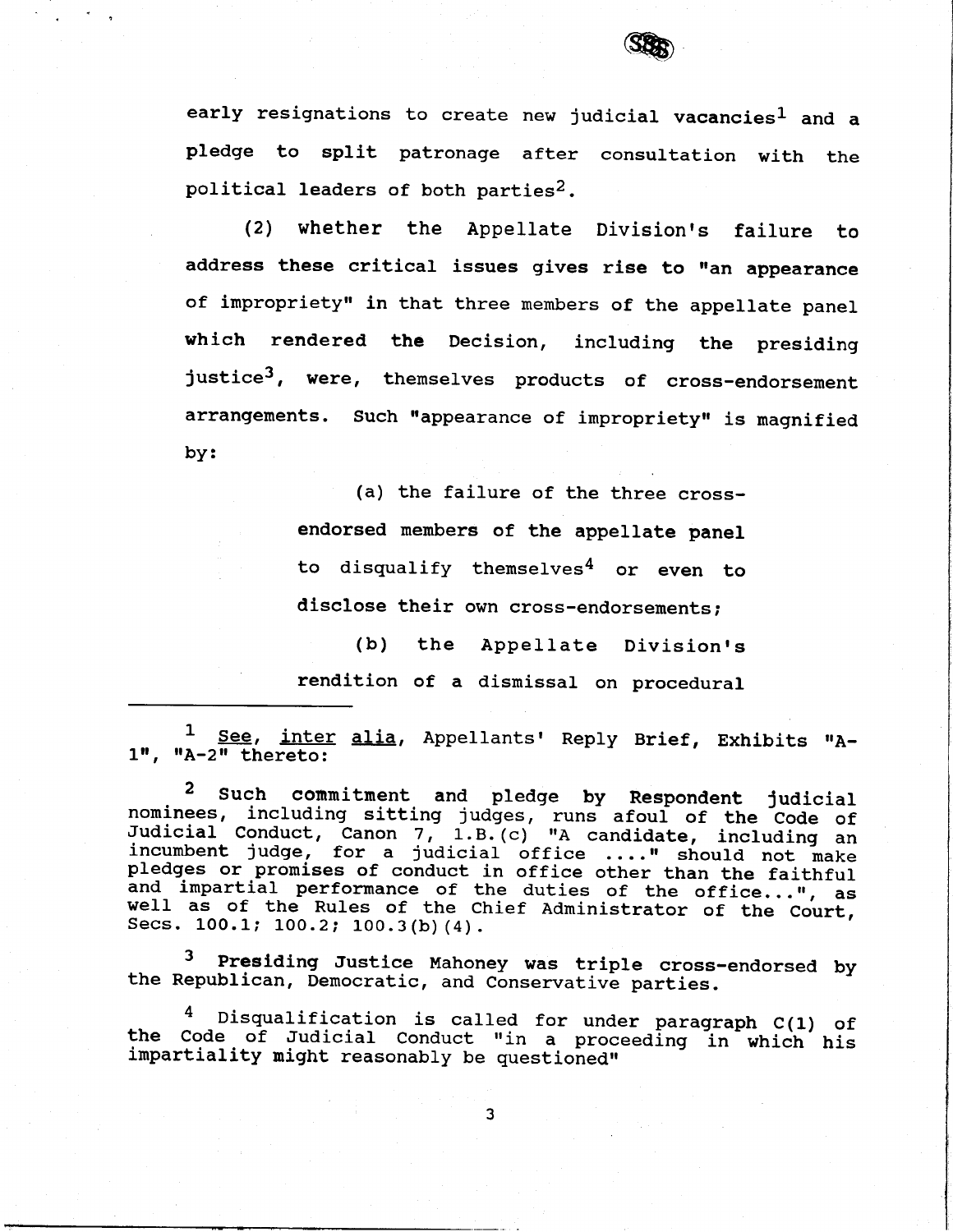

grounds, not jurisdictional, not preserved for appellate review, and readily curable. Such dismissal by the Appellate Division was based on an approach, diametrically opposite to the approach taken by Justice Kahn and consented to by the parties. Moreover, it failed to afford Appellants the opportunity to supplement the record to establish that such procedural objections were without merit and that Respondents were without standing to assert them<sup>5</sup>.

(c) the Appellate Division's failure to address the patently erroneous factual and legal finding of the Supreme Court that the constitutionality of the crossendorsements contract could not be reviewed because there was "no proof"

<sup>&</sup>lt;sup>5</sup> Appellants have made these objections the subject of a<br>motion for reargument in the Appellate Division, which also<br>includes, alternatively, a request for leave to the Court of<br>Appeals. That motion was expressly made "w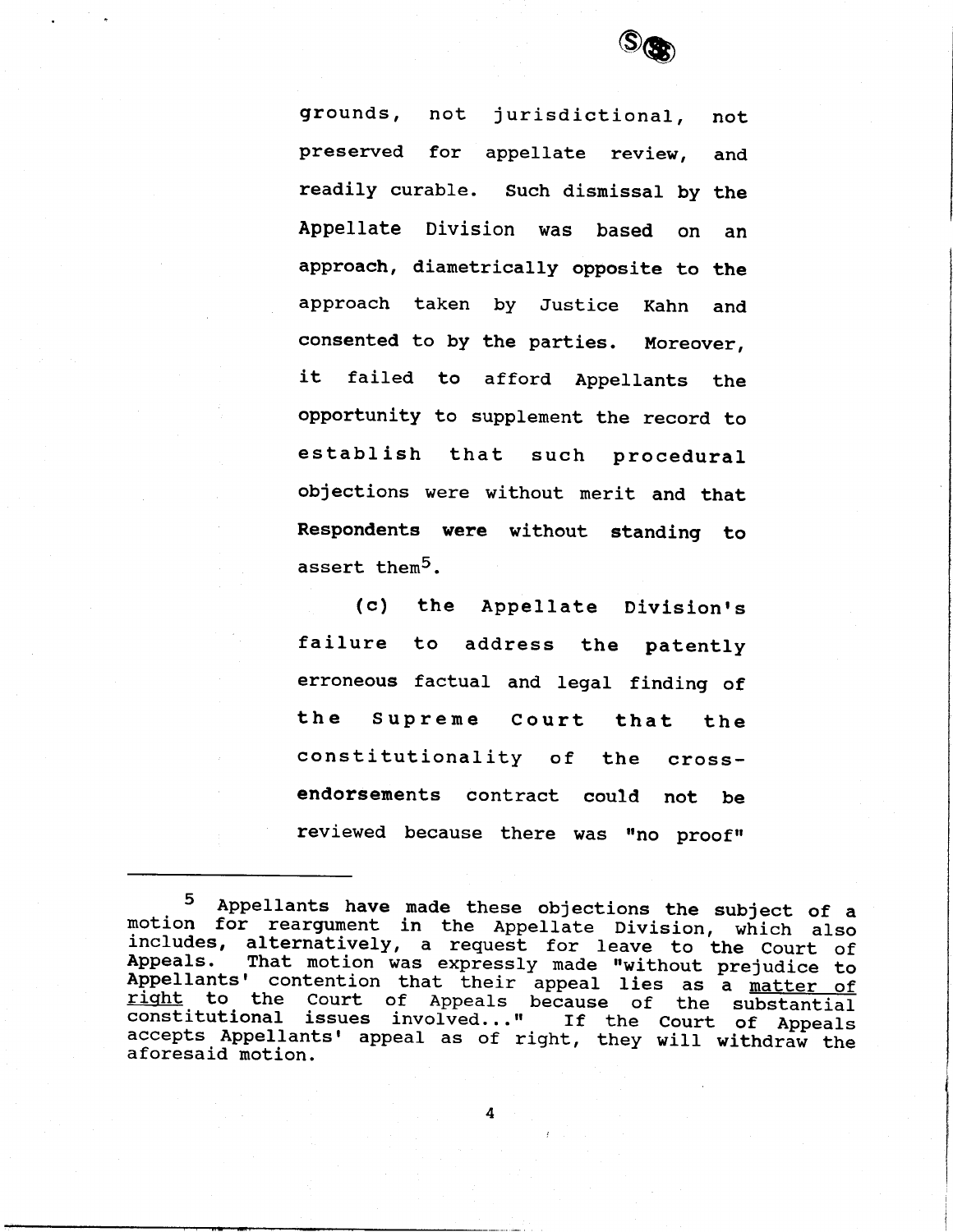

that the judicial nominating conventions did not conform to Election Law requirements<sup>6</sup>.

(d) the Appellate Division's denial of Appellants' preference entitlement on two separate occasions: On October 1g, 1990, when Appellants were denied the automatic preference to which they were entitled as a matter of right under the Election Law and the Appellate Division's own rules; and again on October 31, 1990, when Appellants' formal application by Order to Show Cause was denied by written order of the Court. AII five justices deciding that later motion were themselves crossendorsed<sup>7</sup>--including two justices who ran uncontested races with "quadruple" endorsement by the Republican, Democratic, Conservative and Liberal parties.

In endorsement of judges on the Appellate Division level, it is view of the apparently wide-spread cross-

5 See Appellants' Reply Brief, pp. 1-4; pp. 27-29.

7 This fact was also undisclosed.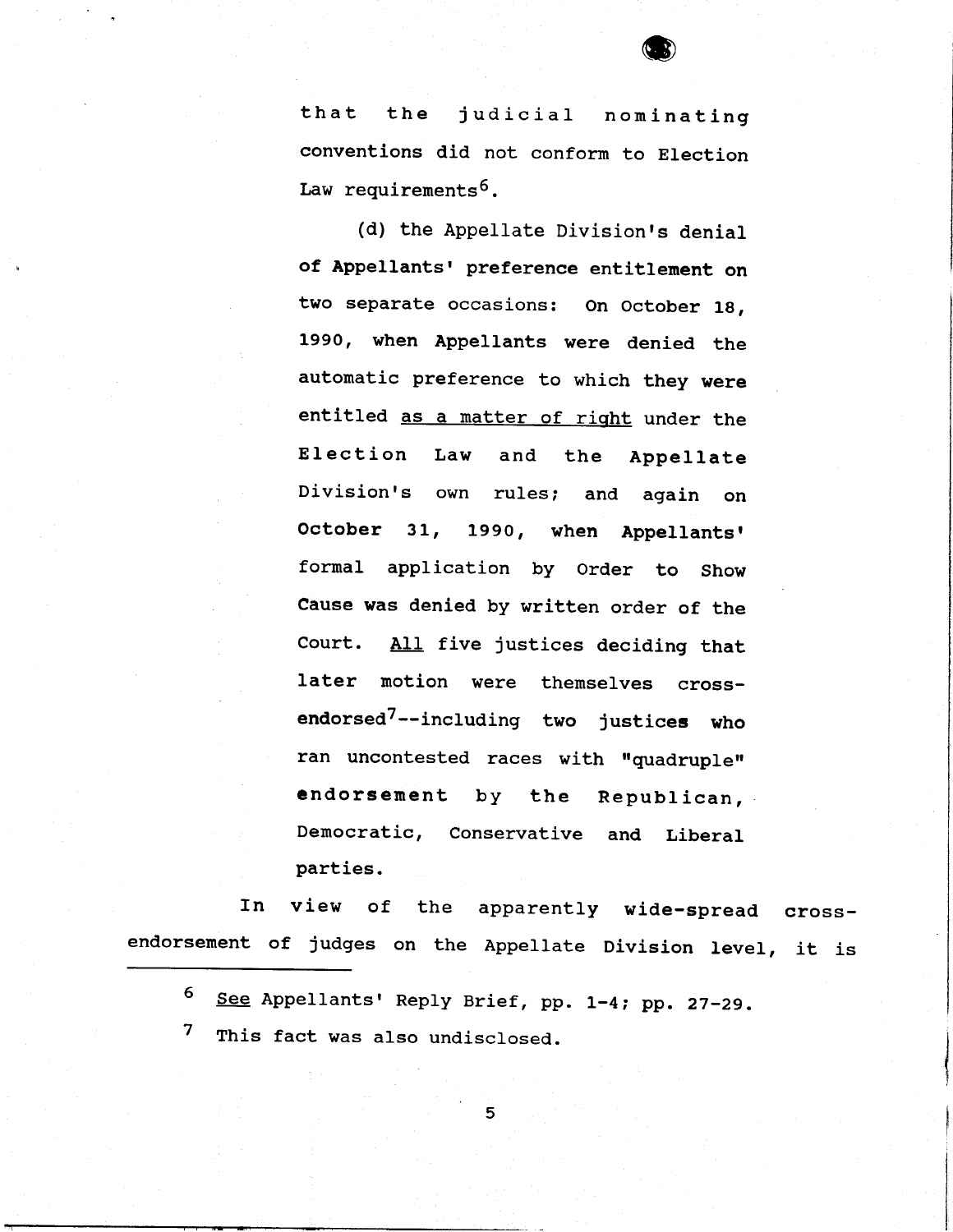

respectfully submitted that such fact furnishes an added reason why this appeal should be heard by the Court of Appeals, whose judges are appointed, rather than elected.

Appellants on their appeal from the Appellate Division order, as well as from the order of the supreme court, contend that the dismissal of the Petition constitutes a dangerous precedent destructive of the democratic process and constitutionally protected voting rights--and gives a green light to the major parties for cross-endorsement bartering of judgeships as an accepted modus operandi.

As noted in the Record, the subject 1989 crossendorsement agreement spawned another cross-endorsement arrangement in furtherance thereof in 1990 as to Respondent Miller. Moreover, according to a news article handed up, with the Court's permission, in connection with the oral argument before the Appellate Division, Respondent Miller acguired his seat as a result of a trade by the Republicans of three (3) nonjudicial government posts in exchange for the (1) Supreme Court judgeship to be filled by a Republican (see, Document #25).

As a result of the lower courts' failure to take the corrective action prescribed by the New york State Constitution and the Election Law by invalidating the nominations in question, the 1991 phase of the subject three year cross-endorsement contract will be implemented as scheduled in this year's general elections--unless forestalled before Election Day by an uneguivocal decision by the Court of Appeals that such contracts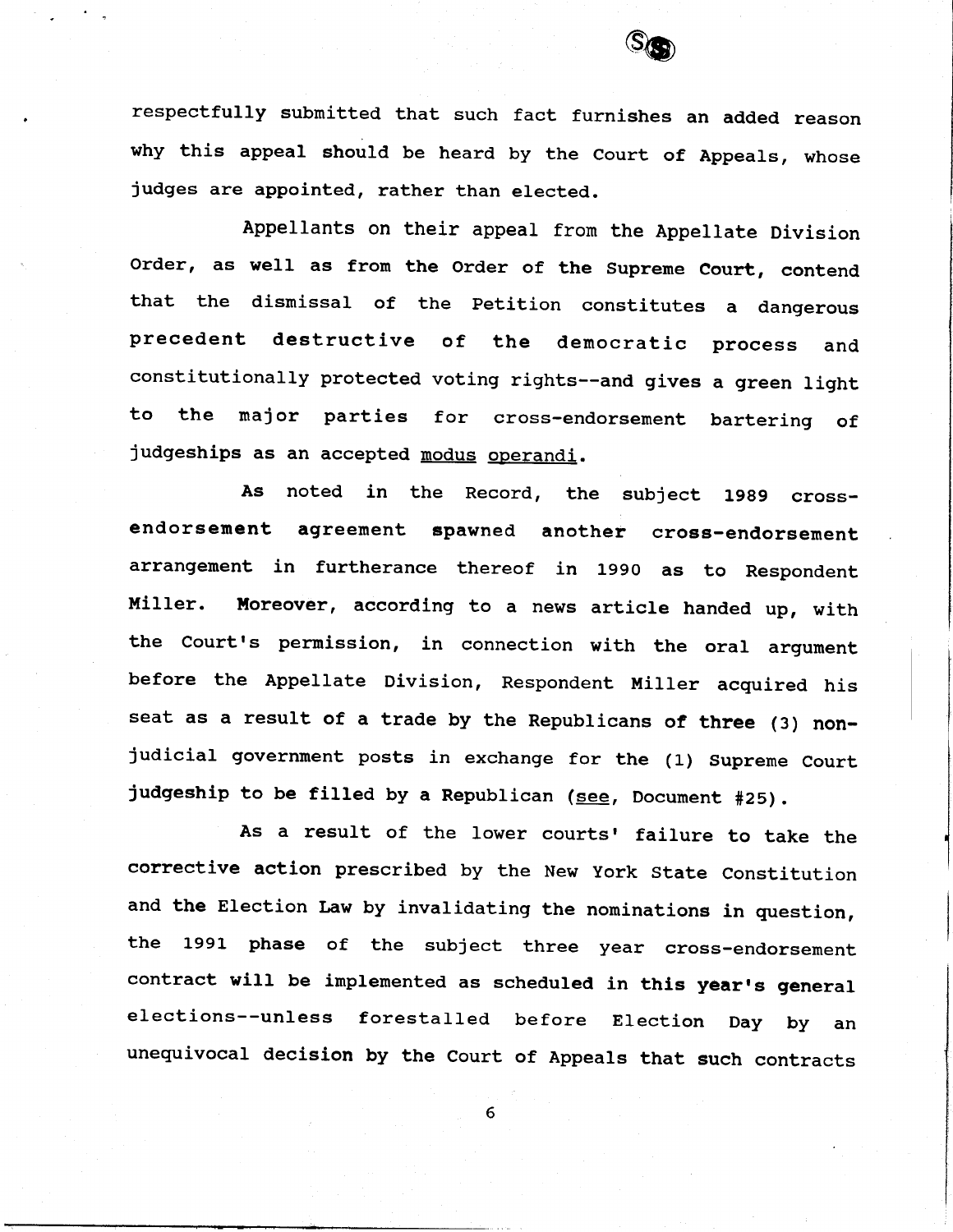are violative of the Constitution and otherwise illegal, unethical and against public policy.

This case gives the Court of Appeals an essential opportunity to update several of its prior decisions. There is a need for clarification of its Decision in Rosenthal v. Harwood, 35 N.Y.2d 469, cited and incorrectly relied on by several Respondents in the court below<sup>8</sup>. Rosenthal was not a case involving cross-endorsements with an articulated quid pro quo, but only the endorsement of a najor party judicial candidate by a minor party. In that case, the Court of Appeals said the party could not prohibit the candidate from accepting such minor party endorsement because such restriction--even though in the form of a party's internal by-law--would compromise the independence of the judicial candidate in exercising his own judgement. The court of Appeals has not yet ruled on the constitutionality of major party cross-endorsements under a contract between the party leaders, expressed in written form by resolutions adopted by the Executive Committees of both parties, ratified by the candidates at judicial nominating conventions, requiring the judicial nominees to accept the contracted-for cross-endorsements, as weII as other bargained-for and agreed conditions, i.e., early resignations and a pledge to split patronage after consultation with party bosses (R. 52-54).

<sup>8</sup> For fuller discussion, see, inter alia, Appellants' Reply Brief, Point I (pp. 14-26)

 $\overline{7}$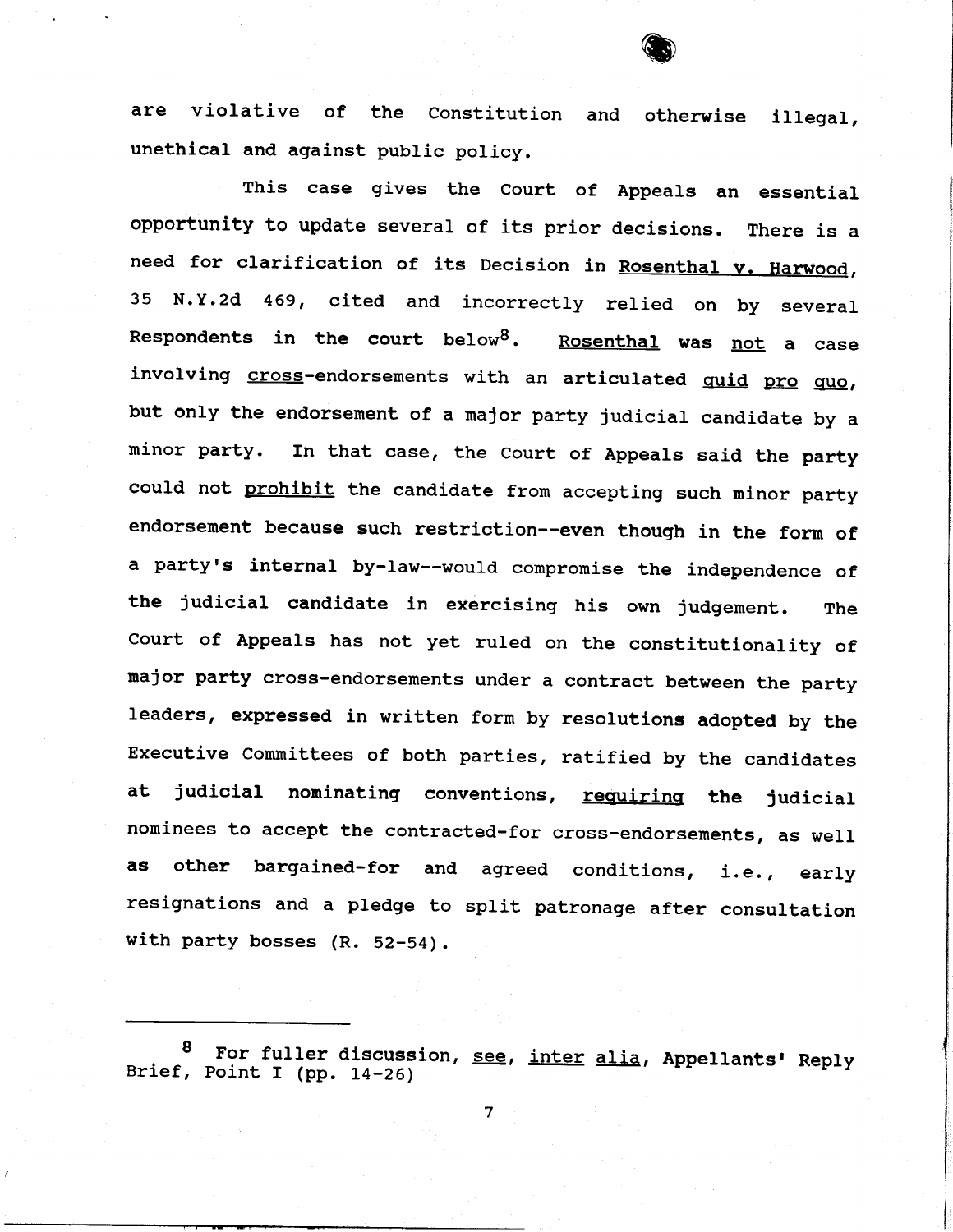There is also a need to update and reaffirm People v. Willett, 213 N.Y. 369 (1915) involving the predecessor section to present Election Law, Sec. 17-158, making specified corrupt practices a felony. Willett involved a monetary contribution to the party Chairman to procure a nomination at the judicial nominating convention for a supreme court judgeship. This court therein expressly recognized, as a matter of law, what Justice Kahn chose to disregard: that the corrupt practices provisions of the applicable statute (then entitled "Crimes against the Elective Franchise") "should be construed to include...a nomination coming out of a political convention", irrespective of whether or not such convention conformed to procedural requirements of the Election Law. Castracan v. Colavita is today's pernicious counterpart to Willett<sup>2</sup>--a barter exchange of judgeships for judgeships, which has already metastasized into a trade for other non-judicial governmental offices as well.

Unfortunately, the more recent case of People v. Hochberg, 62 AD2d 239, did not reach the court of Appeals, which would have permitted a ruling by our highest Court that an agreement assuring a candidate of guaranteed victory is a "sufficiently direct benefit...to be included within the term 'thing of value or personal advantage.  $r^{10}$ 

<sup>9</sup>  $I(B)$ , p. 18 et seq. For fuller discussion, see Appellants' Reply Brief, Point

L0  $I(B)$ , p. 16 et seq. For fuller discussion, see Appellants' Reply Brief, Point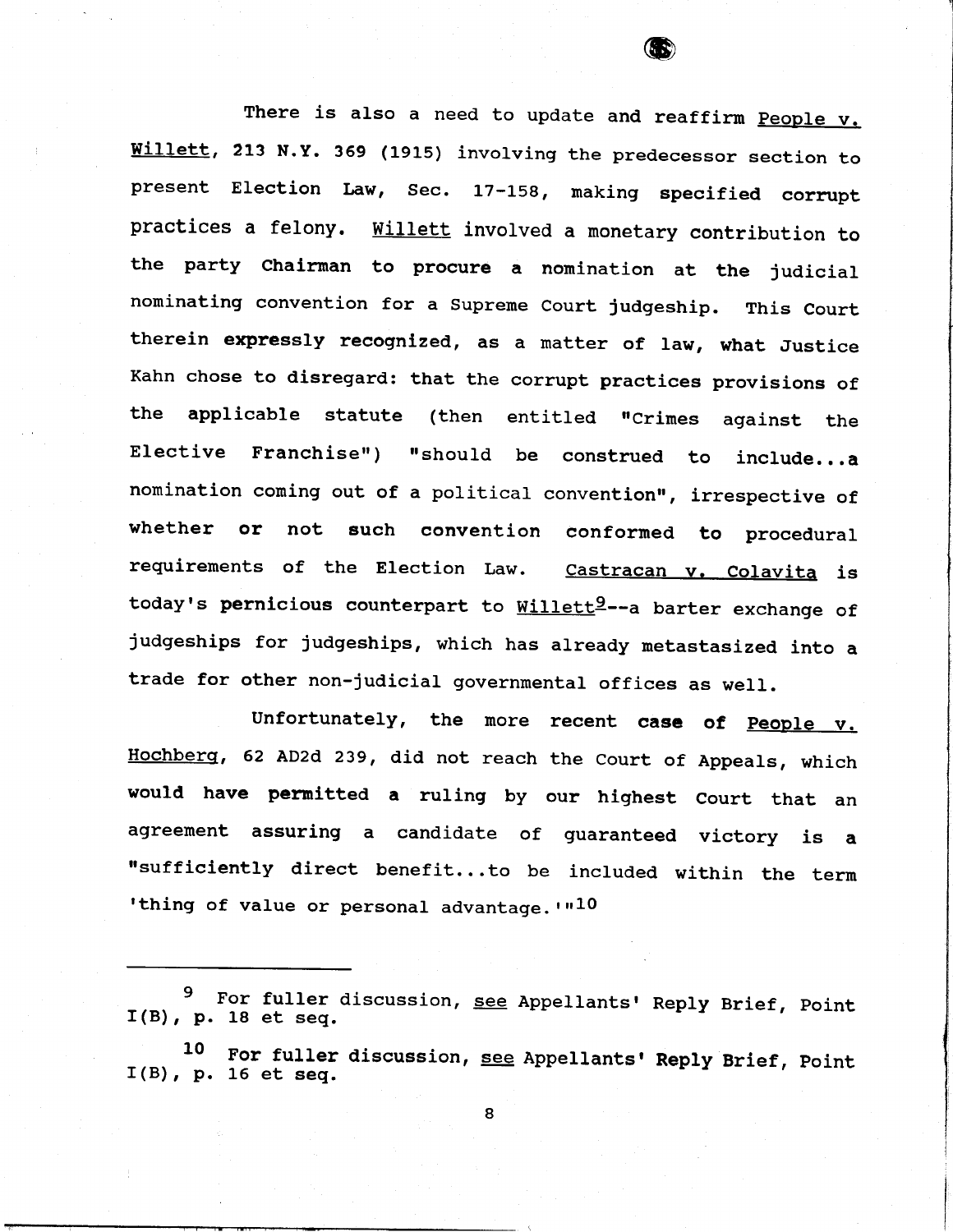

 $\begin{array}{c} \n\sqrt{3} & \n\end{array}$ 

The public inportance of this case transcends the parties to this proceeding<sup>11</sup>. Not only are the issues of major significance like1y to arise again, but over and beyond the direct effect of this case in restraining the encroachment of politicians on the judiciary, a decision for Appellants would open the way for judicial selection based on merit rather than party labels and loyalties, which traditionally have excluded as candidates for office those outside the political power structure--minorities, women, independent and unregistered voters--no matter how meritorious.

Decisive adjudication on the merits of the issue as to whether or not the subject cross-endorsements violates constitutionally protected voting rights is an imperative-affecting, as it does, the lives, liberty, and property interests of one and a half million residents in the Ninth Judicial District. The practical effect of the musical-chair judge-

11 See Appellants' Reply Brief, Point III, pp. 30-31.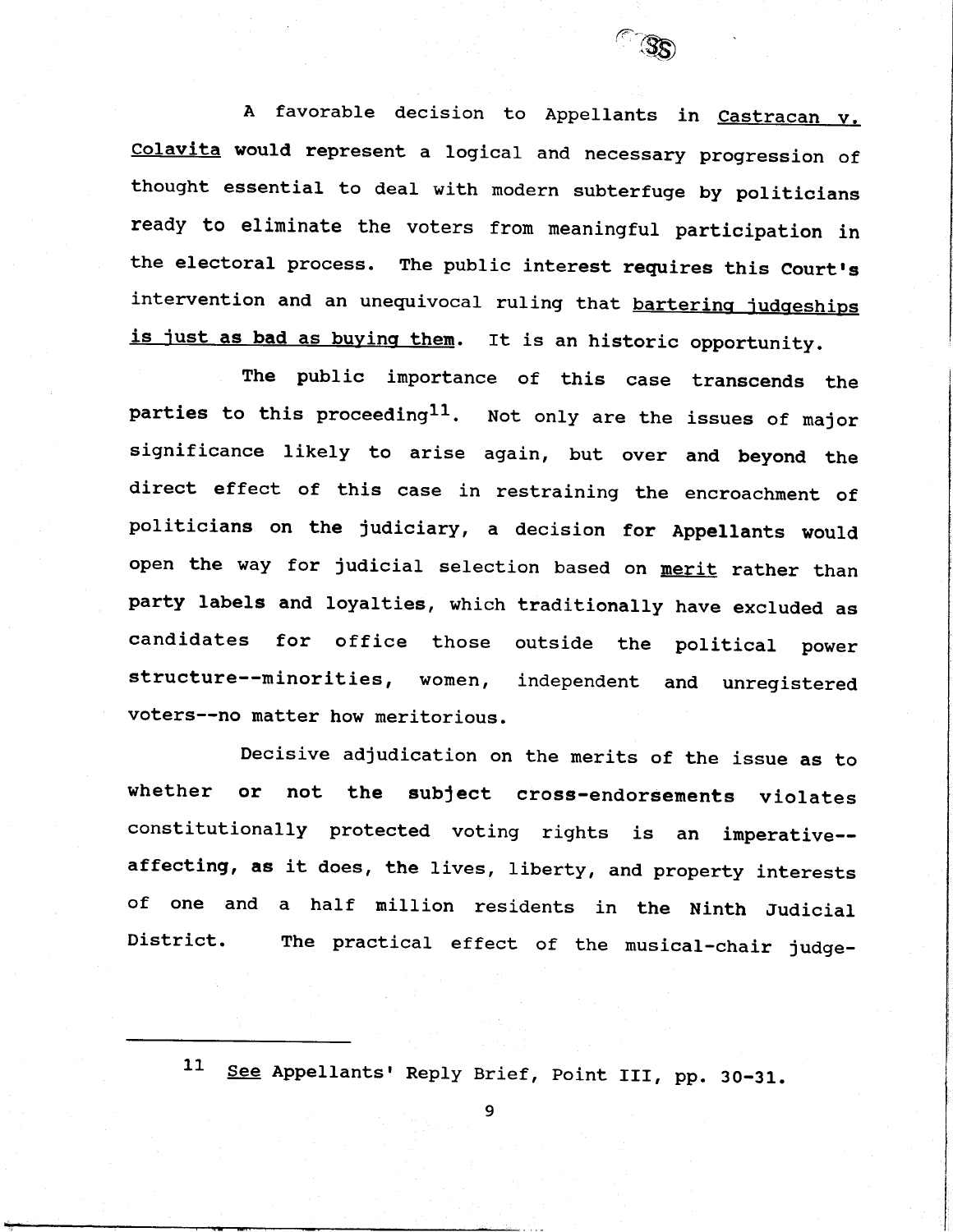

trading arrangement by party bosses $^{12}$  was to create a cris situation in the already backlogged motion and trial calendars of the Court--resulting in severe, incalculable, and irreversi injury not only to litigants and their families, but to the public at large.

12 The Deal required Republican Respondent Emanuelli to resign his fourteen-year Supreme Court judgeship after only seven months in office so as to create a vacancy for Democratic Respondent County Court Judge Nicolai to fill in January 1991.<br>The contracted-for resignation by Justice Emanuelli was timed so<br>that Governor Cuomo could not fill it by interim appointment.